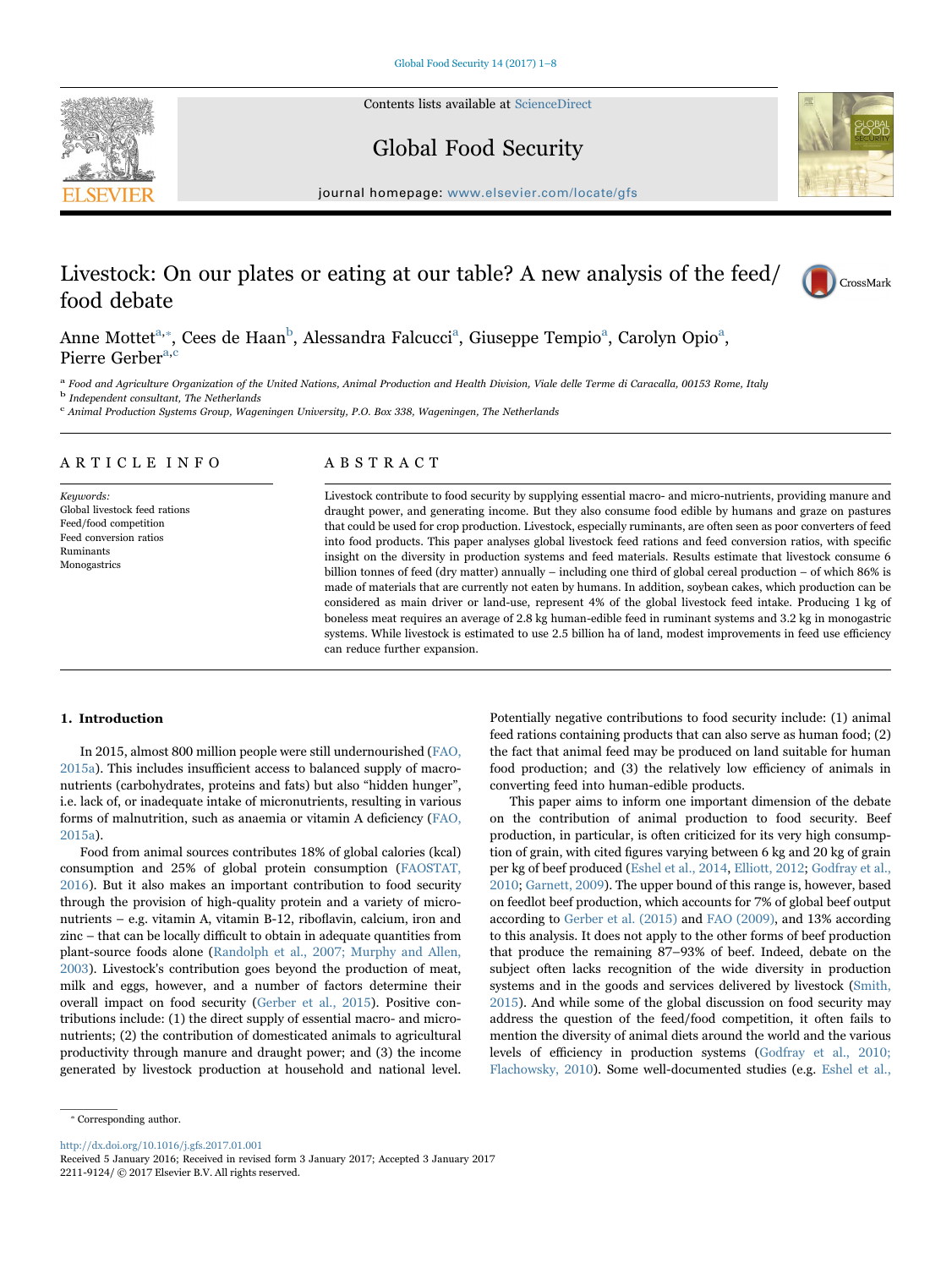[2014\)](#page-7-4) covering the US livestock sector, are often quoted without clear reference to the geographic context they apply to (e.g. [Carrington,](#page-7-10) [2014\)](#page-7-10), and are therefore wrongly used to inform decision makers, and the public at large. For example, the literature often highlights the supposed efficiency of pigs and poultry in converting feed into meat. But these studies do not take account of the higher share of feed consumed in the form of grains edible by humans and of land suitable for food production used by monogastrics.

The livestock sector is expected to continue to grow. Demand for animal products is increasing in many parts of the world as a result of rising incomes, growing population and urbanization. Global demand for meat and milk is expected to increase by 57% and 48% respectively between 2005 and 2050 [\(Alexandratos and Bruinsma, 2012](#page-7-11)). Most of the past decades sector's growth took place in large-scale, specialized monogastric farms [\(FAO, 2009](#page-7-8)), and this trend can be expected to continue. This was achieved through an increased reliance by the sector on cultivated forages, grains and oilseed meals, but also on agricultural by-products such as brans, dried distillers' grains, pulps and molasses.

As this increase in demand for animal source food will have a major impact on global food systems and land use, there is a need to better inform policy makers and consumers about feed use and feed use efficiency in the livestock sector ([Capper et al., 2013](#page-7-12)). To this end, this analysis addresses the food/feed competition looking at two main drivers: the feeding of human-edible materials to animals and the use of arable land to produce animal feed (instead of producing food directly). It relies on a new and unique database and provides broad quantitative estimates of livestock feed rations, feed demand, and related land use. It analyses the composition of feed rations and the efficiency with which human-edible and non-human-edible feed materials are converted into animal-source food and discusses land use implications. This paper is meant to inform policy makers and the wider global community with a quantitative assessment of the role of livestock in current and future food security.

# 2. Method and data

## 2.1. Terminology and feed classification

In this paper, feed rations correspond to both the intake and composition of the feed consumed by livestock. The classification of feed materials is summarized in [Fig. 1](#page-1-0). It is based first on whether the product from which they are derived is edible by humans (i.e. cereal grains, soybeans, pulses, banana and cassava) or not (roughages such as grass, crop residues and fodder beets, cotton and rape seeds). In the latter case, the feed material is always classified as not human-edible. If the product is human-edible, two cases are considered. First, the entire product is used as feed (e.g. cereal grains, pulses, cassava, soybeans) and the feed material is therefore human-edible. Second, only part of the product is used as feed. In that case, the Economic Fraction

Allocation (EFA, Table S16 in Supplementary Information) is used to identify which co-product is the main driver of the land use. If the EFA of the part used as feed material is > 66%, then the feed material is considered as the main driver of land-use and therefore in competition with food production. Practically, this is the case only for soybean cakes (EFA=72%). If it is < 66%, the feed material is not considered as the main driver of land-use.

Also considered non-human-edible are minor feed materials such as synthetic amino acids, limestone, wastes from fruit harvests and second-grade crops deemed unfit for human consumption.

Feed intakes are usually expressed in kg dry matter (DM) per animal. The quality of food products and feed materials can be expressed in a number of ways [\(van Kernebeek et al., 2014](#page-7-13)), and the nature of their contribution to the diet/ration is relative to the specific needs of the consumer/animal as well as to the availability of alternative and/or complementary food products and feed materials. However, the paucity of data and limitations in modelling capacity made it difficult to include such diversity and interactions in the present analysis so that protein content was taken as the single metric of quality, both of feed and food.

The ability and performance of different livestock species and production systems to transform feed into animal products is usually measured by the feed conversion ratio (FCR), the quantity of feed per unit of output (milk, meat or eggs). In this paper, FCR1 is defined as the kg DM intake/kg protein product ([Fig. 1](#page-1-0) and [Table 1](#page-2-0)). With a focus on feed/food competition, this study also considers FCR2, accounting only for human-edible feed material. In the current state of the industry, [Soyatech \(2003\)](#page-7-14) estimate that 'About 85% of the world's soybeans are processed annually into soybean cake and oil, of which approximately 97% of the meal is further processed into animal feed'. Soybean cakes can therefore be considered inedible for humans but they are derived from an edible product and can be considered as the main driver of soybean production, as per our methodology (EFA > 66%). Therefore, FCR3 was also included in the analysis as kg of human-edible feed and soybean cakes/kg protein output. In addition protein FCR consider the protein content of the feed intake and FCR meat consider the meat output only.

## 2.2. Livestock production systems and feed rations

Our estimates of feed rations are based on the Global Livestock Environmental Assessment Model (GLEAM, [Gerber et al., 2013\)](#page-7-15). GLEAM is a spatially explicit model that represents bio-physical processes and activities along livestock supply chains under a life cycle assessment (LCA) approach. It has a high level of quantitative detail on herd production functions and resource flows, and relies on a farming system typology that includes the feed-base and the agro-ecological conditions, adapted from the classification principles of [Seré and](#page-7-16) [Steinfeld \(1996\)](#page-7-16). GLEAM includes six species of livestock – cattle,

<span id="page-1-0"></span>

Fig. 1. Feed classification methodology.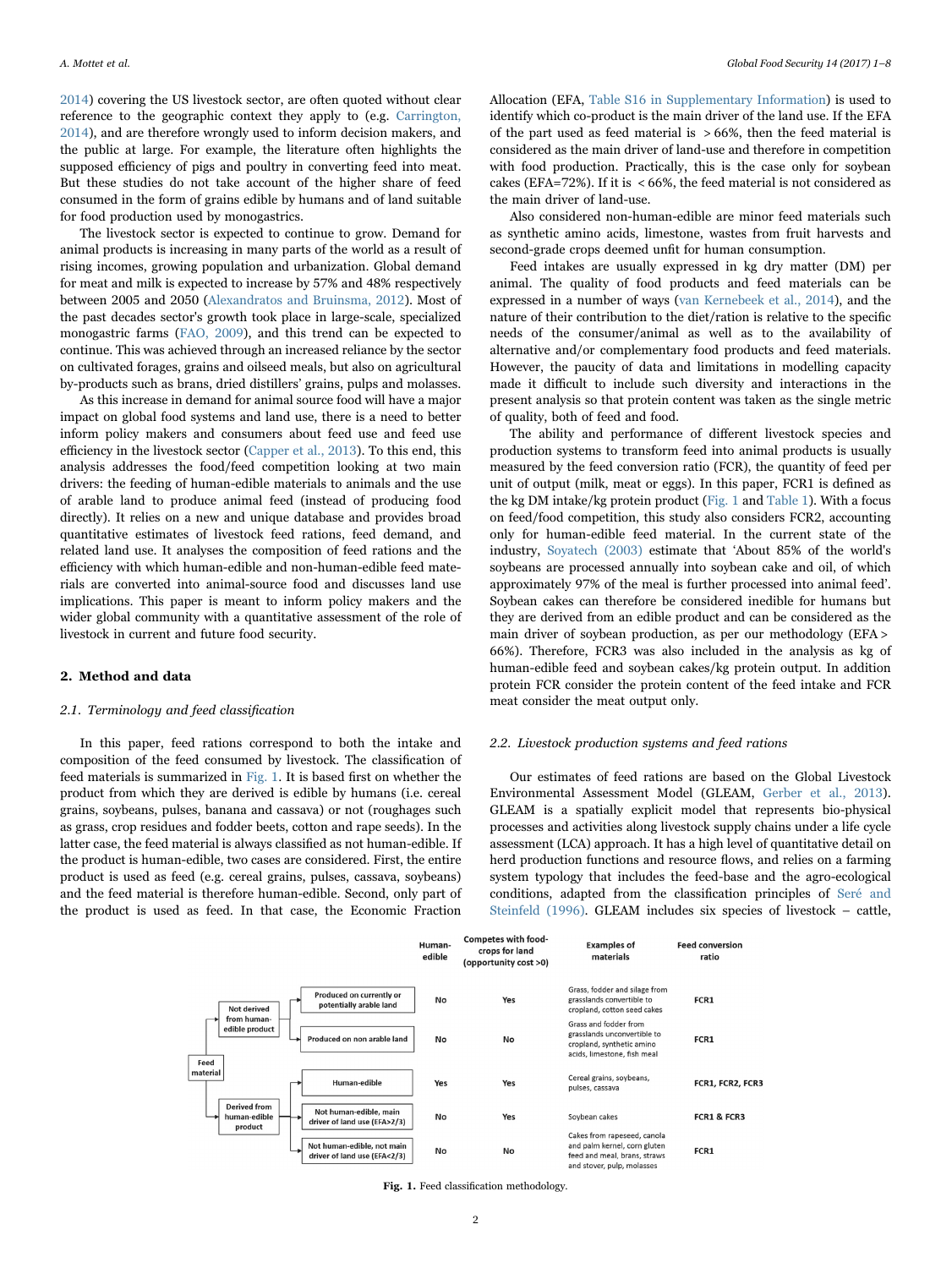#### <span id="page-2-0"></span>Table 1

Protein production and feed conversion ratios by regions, species and production system.

|             |              |                 | Total protein<br>production <sup>a</sup><br>(Mt/year) | FCR1 Kg<br>DM feed/kg<br>protein<br>product <sup>1</sup> | FCR2 Kg DM<br>human edible <sup>b</sup><br>feed/kg<br>protein<br>product <sup>a</sup> | FCR2 meat<br>Kg DM<br>human-<br>edibleb<br>feed/kg<br>meat <sup>c</sup> | FCR3 Kg DM<br>human-edible<br>+soybean<br>$cakes^d/kg$<br>protein<br>product <sup>1</sup> | Protein<br>FCR1 Kg<br>protein feed/<br>kg protein<br>product <sup>a</sup> | Protein FCR2<br>kg protein<br>from human-<br>edible feed $\frac{b}{kg}$<br>protein<br>product <sup>a</sup> | Protein FCR3 Kg<br>protein from<br>human-edible<br>+soybean cakes $\frac{d}{ }$<br>kg protein<br>product <sup>a</sup> |
|-------------|--------------|-----------------|-------------------------------------------------------|----------------------------------------------------------|---------------------------------------------------------------------------------------|-------------------------------------------------------------------------|-------------------------------------------------------------------------------------------|---------------------------------------------------------------------------|------------------------------------------------------------------------------------------------------------|-----------------------------------------------------------------------------------------------------------------------|
| Non         | Cattle &     | Grazing         | 5881                                                  | 195                                                      | 1.6                                                                                   | 0.9                                                                     | 1.9                                                                                       | 20                                                                        | 0.2                                                                                                        | 0.3                                                                                                                   |
| OE-         | buffaloes    | Mixed           | 13,615                                                | 171                                                      | 4.8                                                                                   | 3.1                                                                     | 5.6                                                                                       | 16                                                                        | 0.5                                                                                                        | 1.0                                                                                                                   |
| CD          |              | Feedlots        | 374                                                   | 99                                                       | 37.1                                                                                  | 7.9                                                                     | 39.6                                                                                      | 16                                                                        | 3.5                                                                                                        | 4.8                                                                                                                   |
|             | Small        | Grazing         | 975                                                   | 221                                                      | 0.4                                                                                   | 0.1                                                                     | 0.5                                                                                       | 20                                                                        | 0.0                                                                                                        | 0.1                                                                                                                   |
|             | Ruminants    | Mixed           | 1250                                                  | 190                                                      | 0.5                                                                                   | 0.2                                                                     | 0.6                                                                                       | 17                                                                        | 0.1                                                                                                        | 0.1                                                                                                                   |
|             | Poultry      | Backyard        | 942                                                   | 78                                                       | 2.1                                                                                   | 1.5                                                                     | 8.8                                                                                       | 16                                                                        | 3.5                                                                                                        | 3.5                                                                                                                   |
|             |              | Layers          | 6960                                                  | 20                                                       | 15.5                                                                                  | $\overline{\phantom{0}}$                                                | 16.6                                                                                      | 4                                                                         | 2.9                                                                                                        | 2.9                                                                                                                   |
|             |              | <b>Broilers</b> | 8496                                                  | 26                                                       | 18.6                                                                                  | 3.5                                                                     | 24.7                                                                                      | 6                                                                         | 5.2                                                                                                        | 5.1                                                                                                                   |
|             | Pigs         | Backvard        | 3800                                                  | 574                                                      | 0.6                                                                                   | 0.1                                                                     | 7.8                                                                                       | 11                                                                        | 3.3                                                                                                        | 3.7                                                                                                                   |
|             |              | Intermediate    | 2441                                                  | 35                                                       | 18.8                                                                                  | $3.8\,$                                                                 | 24.4                                                                                      | 7                                                                         | 4.9                                                                                                        | 4.9                                                                                                                   |
|             |              | Industrial      | 2937                                                  | 27                                                       | 19.1                                                                                  | 3.9                                                                     | 23.9                                                                                      | 6                                                                         | 4.6                                                                                                        | 4.6                                                                                                                   |
| <b>OECD</b> | Cattle &     | Grazing         | 5053                                                  | 67                                                       | 4.7                                                                                   | 3.9                                                                     | 5.5                                                                                       | 8                                                                         | 0.5                                                                                                        | 0.9                                                                                                                   |
|             | buffaloes    | Mixed           | 7404                                                  | 53                                                       | 6.4                                                                                   | 6.0                                                                     | 7.6                                                                                       | 7                                                                         | 0.7                                                                                                        | 1.2                                                                                                                   |
|             |              | Feedlots        | 1152                                                  | 62                                                       | 44.3                                                                                  | 9.4                                                                     | 45.4                                                                                      | 6                                                                         | 4.1                                                                                                        | 4.7                                                                                                                   |
|             | Small        | Grazing         | 242                                                   | 132                                                      | 3.2                                                                                   | 0.8                                                                     | 3.5                                                                                       | 16                                                                        | 0.4                                                                                                        | 0.5                                                                                                                   |
|             | Ruminants    | Mixed           | 409                                                   | 111                                                      | 2.8                                                                                   | 0.9                                                                     | 3.2                                                                                       | 13                                                                        | 0.3                                                                                                        | 0.5                                                                                                                   |
|             | Poultry      | Backyard        | 18                                                    | 59                                                       | $\mathbf{0}$                                                                          | 0                                                                       | 1.0                                                                                       | 10                                                                        | 0.5                                                                                                        | 0.5                                                                                                                   |
|             |              | Layers          | 2259                                                  | 18                                                       | 13.8                                                                                  | $\bf{0}$                                                                | 15.7                                                                                      | 3                                                                         | 2.9                                                                                                        | 2.9                                                                                                                   |
|             |              | <b>Broilers</b> | 4686                                                  | 26                                                       | 18.8                                                                                  | 3.6                                                                     | 24.0                                                                                      | 6                                                                         | 5.1                                                                                                        | 5.0                                                                                                                   |
|             | Pigs         | Backyard        | 99                                                    | 57                                                       | $\mathbf{0}$                                                                          | 0.0                                                                     | 1.4                                                                                       | 7                                                                         | 0.6                                                                                                        | 0.7                                                                                                                   |
|             |              | Intermediate    | 180                                                   | 35                                                       | 21.1                                                                                  | 4.3                                                                     | 25.1                                                                                      | 6                                                                         | 4.5                                                                                                        | 4.5                                                                                                                   |
|             |              | Industrial      | 5428                                                  | 29                                                       | 20.0                                                                                  | 4.0                                                                     | 24.1                                                                                      | 6                                                                         | 4.4                                                                                                        | 4.4                                                                                                                   |
| World       | Ruminants    | All             | 36,355                                                | 133                                                      | 5.9                                                                                   | 2.8                                                                     | 6.7                                                                                       | $\overline{2}$                                                            | 0.6                                                                                                        | 1.0                                                                                                                   |
|             | Monogastrics | All             | 38,246                                                | 30                                                       | 15.8                                                                                  | 3.2                                                                     | 20.3                                                                                      | 14                                                                        | 2.0                                                                                                        | 4.2                                                                                                                   |
|             | All          | All             | 74,601                                                | 80                                                       | 11.0                                                                                  | 3.1                                                                     | 13.7                                                                                      | 10                                                                        | 1.3                                                                                                        | 2.6                                                                                                                   |

DM=dry matter

<sup>a</sup> All outputs are included: meat and milk for ruminants, eggs and meat for layers, meat for all other monogastrics

**b** Only cereal grains, pulses, soybeans and roots

 $c$  Only the boneless meat output is considered. For ruminants that are milked, energy requirements for lactation and pregnancy and associated feed intake were subtracted. Layers are excluded.

<sup>d</sup> Cereal grains, pulses, soybeans, roots and soybean cakes

buffalo, sheep, goats, pigs and chickens. Ruminant production is differentiated into feedlot (for beef only), mixed and grazing systems; pig production into backyard, intermediate and industrial systems and chicken production into backyard, layers and broilers (Table SI 1 in Supplementary Information).

Feed rations were modelled differently for ruminants and monogastrics. For ruminants in industrialized countries, the composition and relative portions of the feed ration materials were taken from national inventory reports, literature and targeted surveys. For developing countries, due to scanty information, a feed allocation scheme was modelled, using the availability of feed resources (yields of crops and forage) and animal requirements (energy) and literature and expert knowledge. For monogastrics, feed materials were divided into three main categories: swill and scavenging; locally produced feed materials; and non-local materials. The proportions of the three main feed groups were defined based on availability (yields) where possible, literature and expert knowledge.

GLEAM feed rations were compared to results gathered from an extensive literature review, covering 121 peer-reviewed international and national publications presenting feed rations for combinations of species, systems and regions. No significant discrepancies were found and main feed materials, as well as their share in the total dry matter intake, were validated.

More details about the model, the data and the validation literature review as well as feed rations and intakes are provided in the Supplementary Information to this paper.

## 2.3. Land use for forage and feed production

([Henderson et al., 2015\)](#page-7-17) and the yield gap between actual and potential production ([IIASA/FAO, 2012](#page-7-18)) were used to map grassland potentially convertible to arable lands and ones unsuitable for crop production. [IIASA/FAO \(2012\)](#page-7-18) estimated the potential yield in Global Agro-Ecological Zones GAEZ 3.0 using soil suitability, terrain slopes, water supply systems and water deficit factor. Actual yields are downscaled from national statistics using land-cover spatial information and cultivation factors. A 25% ratio of actual/potential yield was considered to determine unconvertible grasslands, which corresponds to grasslands having a suitability for crop production ranked by [IIASA/FAO](#page-7-18) [\(2012\)](#page-7-18) as "marginal". This binary raster dataset was overlapped with the pasture-rangeland distribution. Spatial distribution of ruminant species ([Robinson et al., 2014\)](#page-7-19) was used to discriminate areas with and without animals. The spatial resolution of these datasets is 5′.

Total hectares of land necessary to feed animals present in each cell were calculated using intake calculated by GLEAM and area harvested and yield from [IIASA/FAO \(2012\)](#page-7-18). When non-local feed resources are used to supply the animal requirements, trade at regional level is considered. In the case of soy and palm oil cakes, a global trade matrix was used. When different co-products are produced from one crop (e.g. grain and straw, oil and oil seed cakes), an allocation method was used to determine the share of land attributable to each material. The method is presented in Supplementary Information and is based on the approach developed by [Gerber et al. \(2013\)](#page-7-15) for the calculation of greenhouse gas emissions. It relies on the relative mass fraction and value of the different co-products and by-products.

# 2.4. Projections of sector's trends

Spatially explicit distribution of pasturelands and rangelands

A study by [Wirsenius et al. \(2010\)](#page-7-20) was used as a reference to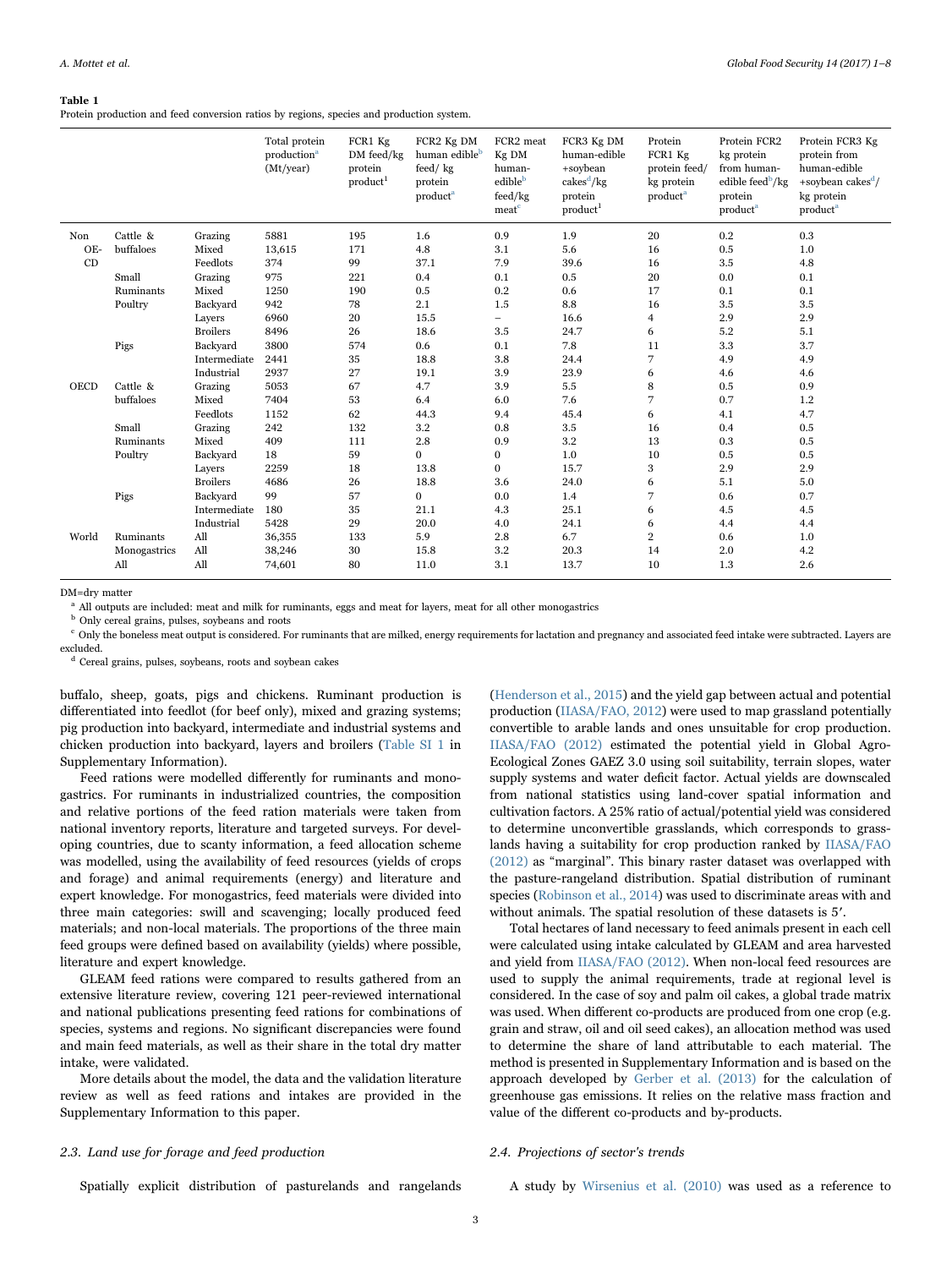estimate potential improvements in feed conversion ratios. The OECD-FAO Agricultural Outlook for 2016–2025 [\(OECD/FAO, 2016](#page-7-21)) was used to analyse future trends in the livestock sector and their implications for feed demand and land-use, as compared to the reference year 2010. The OECD/FAO projections represent the latest relatively accurate data available for medium-term analyses. In addition, they provide a breakdown between OECD and non-OECD countries as well as meat consumption breakdowns by species and yield trends for main crops, which are not available for longer-term projections. Furthermore, the fact that variables such as climate change and change in dietary preferences are generally not included in projections is assumed to be less of an issue for medium-term projections (up to 2025) than for long-term estimates (up to 2050).

# 3. Current livestock production systems: feed intake, food output and land use

#### 3.1. The global livestock feed ration

The global livestock sector ingested an estimated 6.0 billion tonnes of feed (DM) in 2010. The three major feed materials were grass and leaves (46% or 2.7 million tonnes, [Fig. 2](#page-3-0) and Table SI 2 in Supplementary Information), followed by crop residues such as straws, stover or sugar-cane tops (19% or 1.1 billion tonnes DM). At global level, human-edible feed materials represented about 14% of the global livestock feed ration. Grains made up only 13% of the ration, but represented 32% of global grain production in 2010 ([FAOSTAT, 2016\)](#page-7-1). Oil seed cakes account for 5% (with about 300 million tonnes DM).

In grazing and mixed systems, the intake of ruminants is mainly composed (about 90%) of roughage: leaves, grass, silage and crop residues (Table SI 3 in Supplementary Information). Roughage is less important in feedlot systems, where grains in the fattening phase account for 38% of total DM intake in non-OCED countries and 72% in OECD countries. Cattle consume between 1.8 t per animal in feedlots systems in non-OECD countries, and 3.2 t in grazing systems in OECD countries. Monogastric animals can only digest simple carbohydrates, and therefore consume low amounts of roughage. They, however, use larger quantities of grains and agricultural co- and by-products. In industrial broilers and layers, and in pig production, grains contribute more than 50% of total DM intake, while oil seed cakes range from 9%

# **6.0 BILLION TONES DRY MATTER**

<span id="page-3-0"></span>

Fodder crops: grain and legume silage, fodder beets

Crop residues: straws and stover, sugar cane tops, banana stems

By-products: brans, corn gluten meal and feed, molasses, beetroot pulp and spent breweries, distilleries, biofuel grains

Other non-edible: second grade cereals, swill, fish meal, synthetic amino acids, lime Other edible: cassava pellets, beans and soy beans, rapeseed and soy oil

to 25% of DM intake.

## 3.2. Conversion of feed into animal-source food

Species and production systems do not contribute equally to the global supply of animal protein. Cattle and buffaloes make the largest contribution with 45%, including meat and milk, followed by chickens (31%, including meat and eggs) and pigs (20%). Small ruminants only produce about 4% of global animal-source protein [\(Table 1](#page-2-0)).

All animal species combined use about 80 kg DM per year to produce one kg of animal protein. FCR1 in ruminants can reach as much as 133 kg DM/kg protein while it is only 30 in monogastrics ([Table 1\)](#page-2-0). Monogastrics are thus more efficient feed convertors but they require higher-quality feed. There are also important differences between production systems and regions. Ruminants in non-OECD countries kept in mixed and grazing systems have the highest FCR1 (slightly under 200 kg DM/kg protein output for cattle and buffaloes and over 220 for small ruminants) because of sub-optimal animal husbandry practices (low-quality roughage and ill-balanced rations), poor animal health, limited breeding for productivity and multifunctionality of production systems. Feedlot cattle in non-OECD countries have a lower FCR1 (99 kg DM/kg protein output). The lowest FCR1 are found in industrial and intermediate monogastric production systems, and especially in industrial layers and pigs (respectively 20 and 27 kg of DM/kg protein in non-OECD countries and 18 and 29 kg in OECD countries), where feed is of higher quality and management parameters highly controlled. These data are in line with other assessments [\(Bouwman et al., 2005; Wirsenius et al., 2010;](#page-7-22) [Herrero et al., 2013](#page-7-22)).

When considering only feed materials that are edible by humans (FCR2), at global level, ruminants use 5.9 kg of human-edible feed/kg of protein whereas monogastrics need 15.8 kg. The highest ratio, however, is found in cattle feedlots: 44.3 kg in OECD countries and 37.1 kg in non-OECD countries. It is also relatively high in industrial pigs, layers and broilers, ranging from 13.8 to 20.0 kg. At the other end of the scale, the lowest FCR2 are found in backyard monogastric systems and in grazing and mixed (crop/livestock) ruminant production. When adding soybean cakes, FCR3 are higher again for feedlots and industrial monogastrics. All livestock use about 13.7 kg of humanedible feed and soybean cakes/kg protein, with 6.7 kg for ruminants and 20.3 kg for monogastrics.

When looking at meat production only (FCR2 meat) ruminants use 2.8 kg human-edible feed per kg boneless meat produced while monogastrics use 3.2 kg (layers excluded). Industrial monogastric systems need between 3.5 and 4.0 kg. Cattle feedlots systems have high FCR2 meat, with about 9 kg in OECD countries and 8 kg in non-OECD countries.

Overall protein feed intake per protein produced is lower in monogastric systems than in ruminant systems, because they are better protein converters than ruminants and the protein in their feed ration is generally of higher quality. Grazing systems in non-OECD countries and backyard monogastric systems appear to have poor protein-use efficiency (20 kg and 16 kg and 11 kg protein feed /kg protein product respectively), because of the overall low productivity in those systems. They do, however, require relatively little human-edible protein. All ruminant systems, including feedlots, need about 0.6 kg human-ediblefeed protein per kg of protein product. Backyard monogastrics need up to 0.1 kg of human-edible-feed protein per kg protein output. In contrast, industrial monogastric systems range from 2.9 to 5.2 kg human-edible-feed protein per kg of protein product. Ruminant systems, together with backyard pig and poultry systems, produce close to 41 Mt of animal protein per year while consuming about 37 Mt of human-edible-feed protein [\(Table 1\)](#page-2-0). That means they make a positive net contribution to human-edible protein availability of about 4 Mt per year, in the current use of land and excluding indirect Fig. 2. Global livestock feed ration composition (source: GLEAM 2.0). contributions to agricultural productivity. When adding soybean cakes,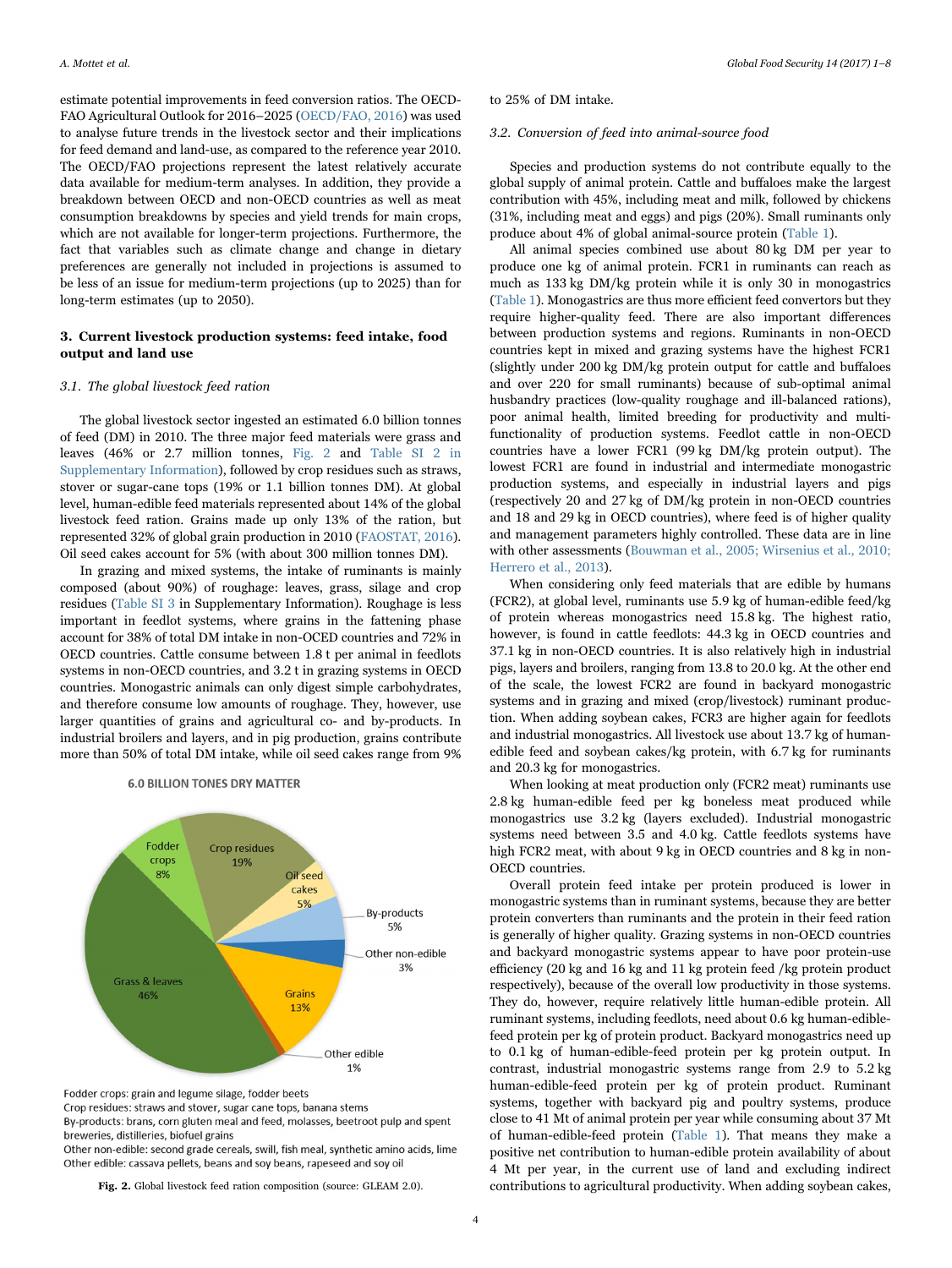#### <span id="page-4-0"></span>Table 2

Global land-use for forage and feed production by regions and species (million ha).

|                    |                       | Grasslands suitable<br>for crops | Grasslands<br>unsuitable for crops | Cereal and legume<br>silage, fodder beet | Cereals<br>grains | Oil seed and<br>oil seed cakes | Other<br>crops <sup>a</sup> | By-products <sup>b</sup> | Crop<br>residues <sup>c</sup> | Total   |
|--------------------|-----------------------|----------------------------------|------------------------------------|------------------------------------------|-------------------|--------------------------------|-----------------------------|--------------------------|-------------------------------|---------|
| Non<br><b>OECD</b> | Cattle &<br>buffaloes | 436.2                            | 442.6                              | 46.8                                     | 42.7              | 22.7                           | $\bf{0}$                    | 22.1                     | 100.7                         | 1113.8  |
|                    | Small<br>Ruminants    | 139.9                            | 769.6                              | 9.1                                      | 0.7               | 0.9                            | $\bf{0}$                    | 2.1                      | 17.8                          | 940.1   |
|                    | Poultry               | $\overline{0}$                   | $\bf{0}$                           | $\bf{0}$                                 | 73.8              | 43.4                           | 0.7                         | 1.4                      | $\mathbf{0}$                  | 119.23  |
|                    | Pigs                  | $\Omega$                         | $\mathbf{0}$                       | $\bf{0}$                                 | 24.7              | 27.0                           | 1.4                         | 2.8                      | 4.2                           | 60.1    |
| OECD               | Cattle &<br>buffaloes | 88.5                             | 40.0                               | 9.6                                      | 28.0              | 8.2                            | 0                           | 3.7                      | 2.2                           | 180.2   |
|                    | Small<br>Ruminants    | 20.3                             | 12.2                               | 0.4                                      | 0.9               | 0.2                            | $\bf{0}$                    | 0.5                      | 0.9                           | 35.4    |
|                    | Poultry               | $\mathbf{0}$                     | $\bf{0}$                           | $\bf{0}$                                 | 19.3              | 16.9                           | 0.0                         | 0.0                      | $\mathbf{0}$                  | 36.2    |
|                    | Pigs                  | $\Omega$                         | $\Omega$                           | $\mathbf{0}$                             | 20.4              | 12.0                           | 0.8                         | 0.5                      | 0.3                           | 34.0    |
| World              | Cattle &<br>buffaloes | 524.7                            | 478.5                              | 56.5                                     | 70.7              | 30.9                           | $\mathbf{0}$                | 25.8                     | 103.0                         | 1290.1  |
|                    | Small<br>Ruminants    | 160.3                            | 781.8                              | 9.5                                      | 1.6               | 1.1                            | $\bf{0}$                    | 2.6                      | 18.6                          | 975.5   |
|                    | Poultry               | $\mathbf{0}$                     | $\mathbf{0}$                       | $\bf{0}$                                 | 93.1              | 60.3                           | 0.7                         | 1.4                      | $\overline{0}$                | 155.5   |
|                    | Pigs                  | $\Omega$                         | $\Omega$                           | $\mathbf{0}$                             | 45.1              | 39.0                           | 2.5                         | 3.3                      | 4.4                           | 94.0    |
|                    | All                   | 684.9                            | 1260.4                             | 65.9                                     | 210.5             | 131.3                          | 2.9                         | 33.1                     | 126.0                         | 2,505.6 |

<sup>a</sup> Pulses, cassava and banana

<sup>b</sup> Corn gluten feed and meal, brans, middling, molasses, sugar beet pulp, and by-products from breweries, distilleries and biofuels

<sup>c</sup> Straws, sugar cane tops, banana stems

they represent a deficit of 11 Mt protein per year.

## 3.3. Land-use implications

Total area of agricultural land currently used for livestock feed production at global level is 2.5 billion ha ([Table 2\)](#page-4-0), which is about half of the global agricultural area as reported by [FAOSTAT \(2016\)](#page-7-1) The largest share of this area is made up of grasslands, with almost 2 billion ha.

The usually reported area of permanent grasslands is 3.5 billion ha ([FAOSTAT, 2016\)](#page-7-1), of which about 1.5 billion ha has no livestock because it corresponds to very marginal rangelands and shrubby ecosystems ([Map 1](#page-5-0)). This study finds that out of the total grassland area currently used by livestock, 684.9 million ha could be converted to cropland. That is equivalent to 14% of global agricultural land and half of global arable land, while the remaining 1.3 billion ha of pastures and rangelands can be considered non-convertible.

Producing cereal grain for livestock uses up a total of 210.5 million ha, or some 31% of the global area devoted to cereal production ([FAOSTAT, 2016](#page-7-1)). The production of cereals for monogastrics occupies 138 million ha, or 20% of the global cereal-growing area. In addition, the global livestock sector uses about 66 million ha to produce cereal and legume silage and fodder beets. Using the allocation method based on mass and value of co-products, about 131 million ha can be attributed to the sector for oil seed cakes and 126 million ha for crop residues. Total arable land used to feed livestock reaches about 560 million ha, or about 40% of the global arable land.

## 4. Trends, feed demand and land use in the livestock sector

According to the OECD-FAO Agricultural Outlook for 2025, and using meat projections as a proxy since milk projections are not broken down by species, the livestock sector is expected to increase by 21% between 2010 and 2025 ([Table 3\)](#page-5-1). The fastest-growing subsectors are small ruminants and poultry in non-OECD countries (+32% and +33% respectively, Table SI 17 in Supplementary Information). The pig sector in non-OECD countries is expected to grow by 19%, cattle and buffaloes by 21%. In OECD countries, poultry production is expected to grow by 24%, followed by small ruminants (+15%), pig production (+10%) and cattle (+4%).

With conservative FCR1 improvements (0–5% lower depending on

the species), demand for non-human-edible feed materials (mainly grass, fodder crops, crop residues and agricultural by-products) would grow by 17% in non-OECD countries and 7% in OECD countries ([Table 3](#page-5-1)). With more optimistic improvements 5–15% lower FCR), demand for non-human-edible feed materials would increase by 7% in non-OECD countries and 2% in OECD countries. In contrast, demand for human-edible feed materials (grains but also cassava or soybeans) would grow by between 14% (optimistic FCR1 improvements) and 20% (conservative FCR1 improvements) in non-OECD countries and 7% and 12% in OECD countries, respectively.

Given the OECD-FAO Agricultural Outlook projections in crop yields for 2025, the area necessary to produce the required humanedible feed materials in non-OECD countries is expected to decrease by 4–10% between 2010 and 2025, depending on the FCR improvement scenario. In OECD countries, it is expected to decrease by 4% or increase by 1% depending on FCR improvement scenario. Assuming constant yields on grasslands in the next 10 years, the global area required to produce the grass and leaves portion of the ration is expected to increase by 14% between 2010 and 2025 (15% in non-OECD and 3% in OECD) with limited improvements in FCR1, but only by 4% if improvements are higher. This represents an additional 309 million hectares of grasslands in non-OECD countries if improvements in feed conversion ratios in the next 10 years remain modest, or 95 million hectares with more optimistic improvements. This would mean further expansion of the sector into currently non-agricultural areas.

# 5. Discussion

# 5.1. Feed/food competition and the role of livestock in the bioeconomy

The annual feed intake of livestock (6 billion tonnes DM) represents 60% of the total food and feed combined biomass, including residues and by-products, or about 20% of the global human appropriation of biomass ([Pelletier and Tyedmers, 2010; Imho](#page-7-23)ff et al., 2004; [Krausmann et al., 2013](#page-7-24)).

Today, crop production, processing and the agrifood chains produce large amounts of residues as well as co- and by–products, which constitute nearly 30% of global livestock feed intake. These products will be produced in larger amounts as the human population grows and consumes always more processed food. Livestock play, and will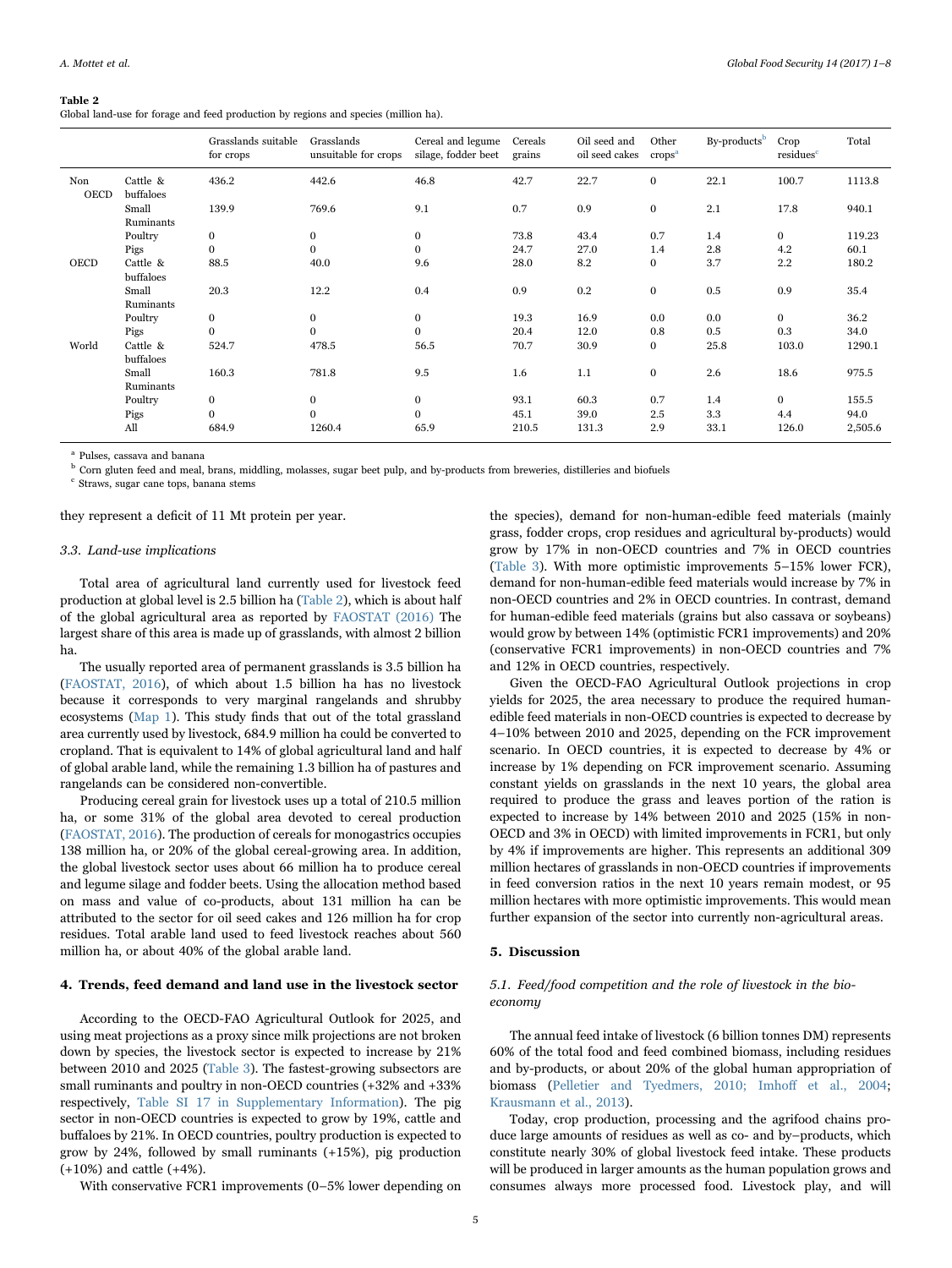<span id="page-5-0"></span>

Map 1. Global grasslands suitable and unsuitable for crop production and share in land-use. Threshold of 25% ratio of actual/potential yield used for suitability, as defined by [IIASA/](#page-7-18) [FAO \(2012\).](#page-7-18) Livestock distribution based on Gridded Livestock of the World ([Robinson et al., 2014](#page-7-19)).

continue to play a critical role in adding value to these residual products, a large share of which could otherwise be an environmental burden.

But livestock also make an indirect contribution to the bio-economy and overall food output by increasing crop productivity through manure and draught power. For example, [Gebresenbet and](#page-7-25) [Kaumbutho \(1997\)](#page-7-25) estimate that cattle, together with camels, horses and donkeys, provide transport and draught power for ploughing fields on about 15% of farms in Southern Africa and 81% of farms in Northern Africa. In Europe, the share of manure in total nitrogen inputs was estimated at 38% and as much as 61% in the Netherlands ([European Commission, 2012\)](#page-7-26). These results are generally in line with the discussion put forward by [van Zanten et al. \(2015\),](#page-7-27) arguing that livestock can make substantial contribution to protein supply, without triggering feed/food competition.

## 5.2. Growing demand and need for efficiency gains

Given the rising demand for livestock products, the area of land needed for livestock is expected to increase if feed conversion ratios do not improve significantly. Efficiency should not only be considered at animal level but also at production system level. The main factors driving FCR within a given species are feed quality, followed by animal genetics and health conditions [\(Gerber et al., 2015\)](#page-7-3). The scenarios used in this study provide some insight on a range of feasible FCR improvements which can be considered rather conservative compared to past improvements. Through improved feed formulation, genetic selection and better veterinary services, feed conversion ratios in poultry and pigs have been halved over the last three decades in Brazil and Thailand [\(de Haan et al., 2001\)](#page-7-28), and Europe [\(Albers, 2013\)](#page-7-29) and globally for broilers [\(FAO, 2009\)](#page-7-8). Genetic improvements have led

## <span id="page-5-1"></span>Table 3

Projected changes in meat production between 2010 and 2025 [\(OECD/FAO, 2016](#page-7-21)) and related animal feed demand and area needed.

| 2025/2010          | Meat production | Feed intake                   |                      |                               |                      | Area                          |                      |                               |                      |  |
|--------------------|-----------------|-------------------------------|----------------------|-------------------------------|----------------------|-------------------------------|----------------------|-------------------------------|----------------------|--|
|                    |                 | Low FCR increase              |                      | High FCR increase             |                      | Low FCR increase              |                      | High FCR increase             |                      |  |
|                    |                 | Human-<br>edible <sup>a</sup> | Non human-<br>edible | Human-<br>edible <sup>a</sup> | Non human-<br>edible | Human-<br>edible <sup>a</sup> | Non human-<br>edible | Human-<br>edible <sup>a</sup> | Non human-<br>edible |  |
| Total non<br>OECD  | 24%             | 20%                           | 17%                  | 14%                           | 7%                   | $-4%$                         | 15%                  | $-10%$                        | 5%                   |  |
| <b>Total OECD</b>  | 14%             | 12%                           | 7%                   | 7%                            | 2%                   | 1%                            | 3%                   | $-4%$                         | $-2%$                |  |
| <b>Total World</b> | 21%             | 17%                           | 15%                  | 11%                           | 6%                   | $-2\%$                        | 14%                  | $-8%$                         | 4%                   |  |

FCR=Feed Conversion Ratio

<sup>a</sup> Only cereal grains, pulses, soybeans and roots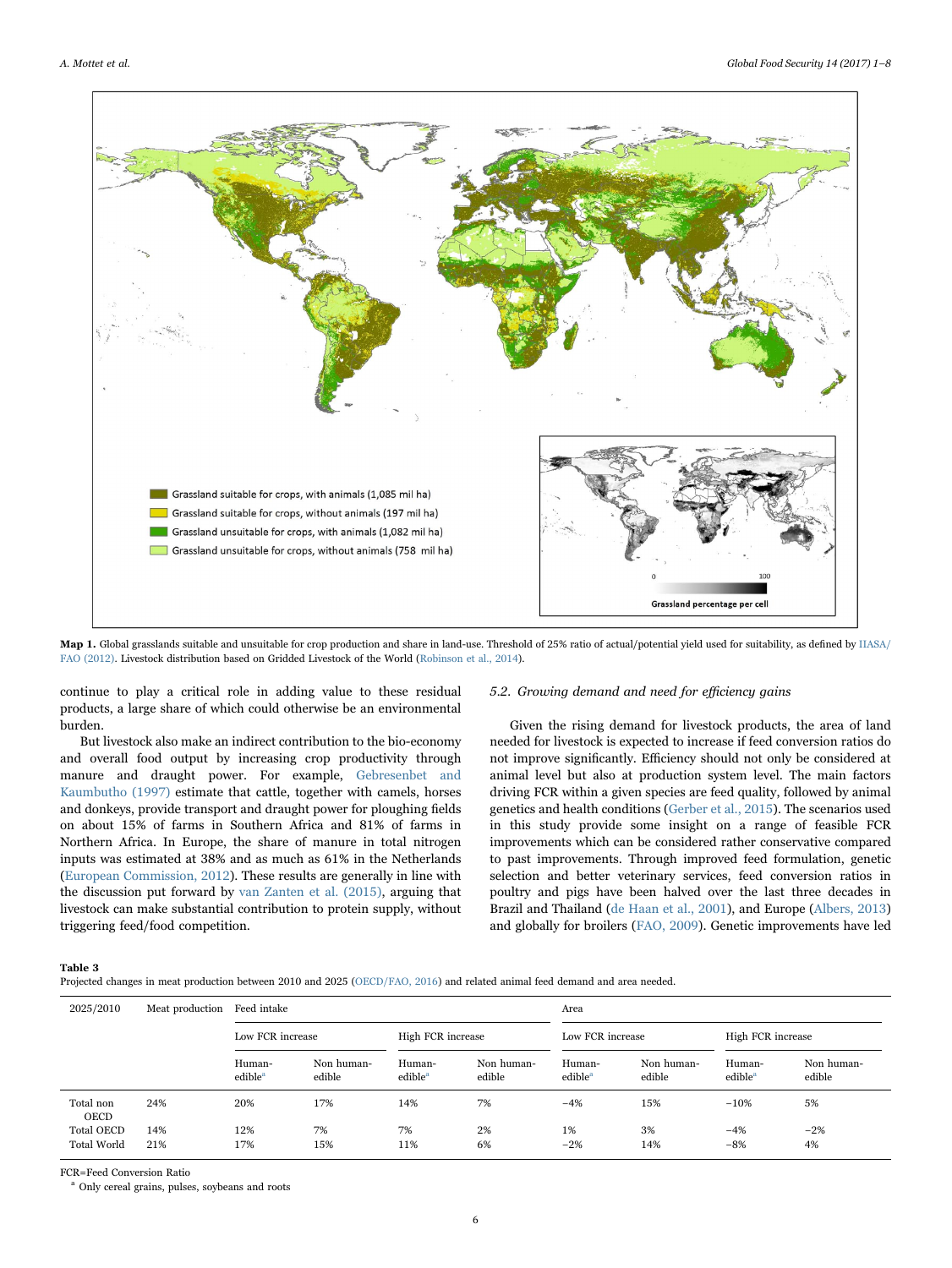to increases in average milk production per lactation and the number of days required to achieve slaughter weights in poultry in the UK ([Wilkinson, 2011\)](#page-7-30). Marginal additional gains are expected in these systems and can be achieved through precision livestock farming and the development of feed additives. In other regions, especially in sub-Saharan Africa and South Asia, progress can also be made in feed quality through improved grasslands and better use of crop residues, including treatments to increase their feeding value. Herd management, and in particular the proportion of breeding stock that needs to be fed but does not contribute directly to human-edible output (e.g. replacement heifers), is also a major driver of FCR and can be improved through interventions in reproduction and animal health. Finally, the proportion of dual-purposes animals in herds/flocks, such as dairy cows or laying hens, for which maintenance energy is distributed over two products, also influences FCR significantly ([Wilkinson, 2011](#page-7-30)).

## 5.3. Comparison with previous global assessments

Despite its crucial importance in animal systems and food security, there is no census-based global database on feed. All global analyses thus rely, at least partially, on modelling. Our estimates draw on an improved version of GLEAM's feed module [\(Gerber et al., 2013\)](#page-7-15). Results were compared against literature and existing global statistics and appear in line with both the results of an extensive examination of 121 peer-reviewed papers, which are presented in the Supplementary Information section, as well as with [FAOSTAT \(2016\)](#page-7-1) food balance sheets. They were also compared and found in line with other modelbased assessments in terms of feed rations composition and feed use efficiencies for different species ([Bouwman et al., 2005; Steinfeld et al.,](#page-7-22) [2006; Wirsenius et al., 2010; Herrero et al., 2013; Dijkstra et al., 2013\)](#page-7-22) and impact of improvements in feed conversion ratios on land-use ([Wirsenius et al., 2010](#page-7-20)). Although simplifications and generalizations were necessary given the paucity of data, our assessment includes more categories and rations than past work, including the distinction of cattle feedlots and a particular focus on human-edible feed materials and soybean cakes, and protein feed intake per kg of protein produced. This provides a more realistic estimate of FCR, as argued by [Wilkinson](#page-7-30) [\(2011\).](#page-7-30) The analysis of land-use implications also revealed that factoring in the quality of land (grassland convertibility to cropland) led to findings that defied simple conclusions of resource use by livestock, as also demonstrated by [Peters et al. \(2014\).](#page-7-31)

## 5.4. Methodological limitations, constraints and ways forward

The feed/food debate boils down to a question of allocating land and other resources to the production of one or the other. To address the question we considered special FCR looking specifically at humanedible feed materials and soybean cakes, which production can be considered as the main driver of land-use. Soybean cakes were also considered inedible by [Kebreab \(2013\),](#page-7-32) but FCR increases from 10.4 to 13.7 (+32%) when adding soybean cakes to edible materials. "Opportunity costs" of using land for animal feed or human food would have been an important additional criteria. This would require economic instruments for a complete analysis and is not yet feasible because of the lack of integration between biophysical and economic models and scarce data on production cost in non-OECD countries.

Uncertainties related to available data and our knowledge of animal numbers, feed rations and feed use efficiency are also recognized by other authors as a major challenge, especially in regions where livestock is developing fast, such as East and Southeast Asia and sub-Saharan Africa. They were to some extent reduced by country level validation as well as by consolidation with other modelling initiatives.

The methodology used to estimate the area of grasslands convertible to crop lands relies on the ratio between actual and potential yield. A threshold of 25% was considered, but this could be seen as rather

optimistic. Selecting a threshold of 10% (which correspond to considering only very marginal grasslands as convertible) would have increased the area of grassland suitable for crop production from 685 million ha, to 819 million ha. It should also be noted that this approach hides regional and local specificities and trends (e.g. conversion of rangelands into crop lands in agro-pastoral systems).

Changing consumption patterns due to health or environmental concerns were not included in the projections used in this paper. Future trends in demand will, however, significantly influence the way feed/food competition plays out in the future. Some authors have indeed argued that sustainable intensification and efficiency gains will not be sufficient to achieve food security, and that the world will need to reduce its consumption of animal products (see for example [Smil,](#page-7-33) [2014;](#page-7-33) [Naylor et al., 2005](#page-7-34)). By opting for a mid-term horizon, this paper avoided the complexity and uncertainty related to long-term modelling of consumer preference, or other trends such as climate change. Nevertheless, policies aimed at managing demand for animal products or pricing the environmental impact of feed production could also be considered as a way of reducing feed/food competition.

The assessment of long term trends, alternative scenarios to current production systems and policy options was however not in the scope of this paper. Carrying out this type of analysis would require a different modelling framework, adding the economic and dynamic dimensions to the static-biophysical model underpinning this study. For example, the impact of feed demand on international cereal trade and prices is not considered. Doing so would require to combine the biophysical approach, encompassing the diversity of feed rations, with a partial equilibrium model, such as the ones used by [Galloway et al. \(2007\),](#page-7-35) or Rosengrant et al. (2012), and the efforts currently made between GLEAM and the Global Agriculture Perspectives System ([FAO, 2015b\)](#page-7-36) for the 2080 projections of demand in animal products.

The results presented here regarding feed rations, animal productivity and land use are expected to improve economic modelling and projections, often based on crude statistics and livestock production data. For example, the fact that livestock consumes about one third of global cereal production and about 100 million tonnes of agricultural co- and by-products is a major element in modelling the aggregated demand for crop products, but so is the almost 50% of the feed intake coming from grasslands. Animal intake of cereals affects the price elasticity of demand, given that elasticity is typically greater for animal consumption (able to reduce the short cycle subsectors (feedlots, pigs) when prices are high, and expand when they are low, absorbing surpluses).

## 6. Conclusion

Livestock consume about 6 billion tonnes DM as feed per year, of which 86% is made of materials that are currently not eaten by humans. In addition, soybean cakes, which production can be considered as main driver or land-use, represent 4% of the global livestock feed intake. Livestock play a key role in the bio-economy by converting forages, crop residues and agricultural by-products into high-value products and services. The production of global feed requires 2.5 billion ha of land, which is about half of the global agricultural area. Most of this area, 2 billion ha, is grassland, of which about 1.3 billion ha cannot be converted to cropland (rangeland). This means that 57% of the land used for feed production is not suitable for food production.

Contrary to commonly cited figures, our estimates show that to produce 1 kg of boneless meat requires 2.8 kg human-edible feed in ruminant systems and 3.2 in monogastric systems (layers excluded). These global figures, however, conceal a vast range of feed conversion ratios and feed qualities, between and within species and production systems. Very low efficiencies in terms of overall feed input can be found in extensive grazing ruminant systems due not only to low productivity but also to low nutritional density of feed. But when expressed in terms of human-edible protein, those systems are efficient